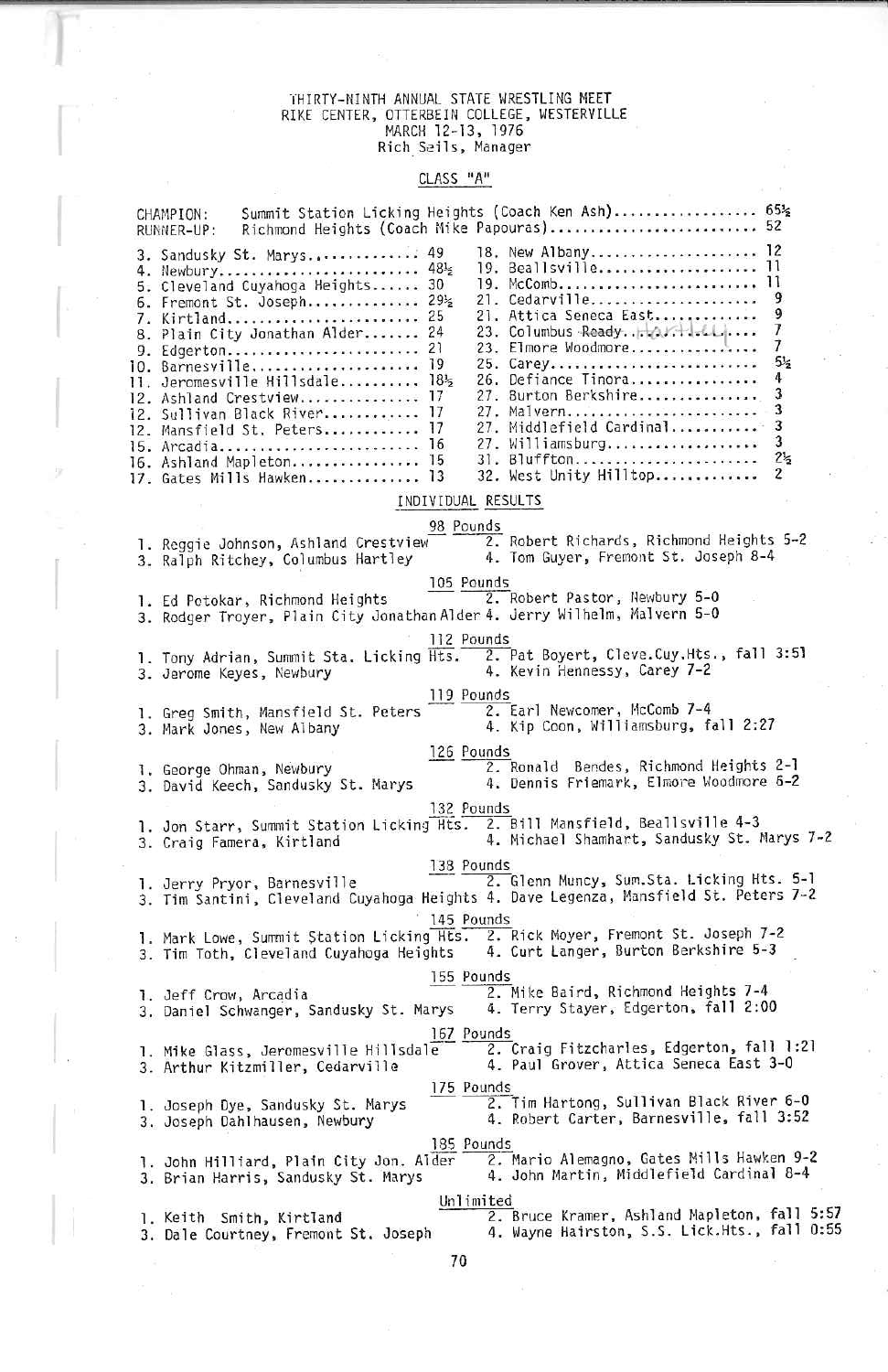# THIRTY-NINTH ANNUAL STATE WRESTLING MEET<br>ST. JOHN ARENA, OHIO STATE UNIVERSITY<br>MARCH 12-13, 1976<br>Dr. Charles L. Mand, Manager

### CLASS "AA"

| Champion:  |  |  |  |  |  | Mantua Crestwood (Coach Frank DiNapoli) 66½ |                 |
|------------|--|--|--|--|--|---------------------------------------------|-----------------|
| Runner-Up: |  |  |  |  |  | Columbus DeSales (Coach Mike Stanley) 66    |                 |
| 3.         |  |  |  |  |  |                                             |                 |
| 4.         |  |  |  |  |  |                                             |                 |
| 5.         |  |  |  |  |  |                                             |                 |
| 5.         |  |  |  |  |  |                                             |                 |
| 7.         |  |  |  |  |  |                                             |                 |
| 8.         |  |  |  |  |  |                                             |                 |
| 9.         |  |  |  |  |  |                                             |                 |
| 10.        |  |  |  |  |  |                                             |                 |
| 11.        |  |  |  |  |  |                                             |                 |
| 12.        |  |  |  |  |  |                                             |                 |
| 13.        |  |  |  |  |  |                                             |                 |
| 14.        |  |  |  |  |  |                                             |                 |
|            |  |  |  |  |  |                                             |                 |
| 15.        |  |  |  |  |  |                                             |                 |
| 16.        |  |  |  |  |  |                                             |                 |
| 16.        |  |  |  |  |  |                                             |                 |
| 18.        |  |  |  |  |  |                                             |                 |
| 19.        |  |  |  |  |  |                                             |                 |
| 20.        |  |  |  |  |  |                                             |                 |
| 21.        |  |  |  |  |  |                                             |                 |
| 21.        |  |  |  |  |  |                                             |                 |
| 23.        |  |  |  |  |  |                                             | $13\frac{1}{2}$ |
| 24.        |  |  |  |  |  |                                             |                 |
| 24.        |  |  |  |  |  |                                             | 13              |
| 26.        |  |  |  |  |  |                                             |                 |
| 27.        |  |  |  |  |  |                                             | 11              |
| 28.        |  |  |  |  |  |                                             |                 |
| 28.        |  |  |  |  |  |                                             |                 |
| 30.        |  |  |  |  |  |                                             | 10              |
| 30.        |  |  |  |  |  |                                             | 10              |
| 32.        |  |  |  |  |  |                                             | $9\frac{1}{2}$  |
| 33.        |  |  |  |  |  |                                             | 8               |
| 34.        |  |  |  |  |  |                                             |                 |
| 35.        |  |  |  |  |  |                                             | 7               |
| 35.        |  |  |  |  |  |                                             | 7               |
| 35.        |  |  |  |  |  |                                             | $\overline{7}$  |
| 35.        |  |  |  |  |  |                                             |                 |
| 39.        |  |  |  |  |  |                                             | $6\frac{1}{2}$  |
| 40.        |  |  |  |  |  |                                             | 6               |
| 40.        |  |  |  |  |  |                                             | 6               |
| 42.        |  |  |  |  |  |                                             | $5\frac{1}{2}$  |
| 43.        |  |  |  |  |  |                                             |                 |
| 43.        |  |  |  |  |  |                                             | 5               |
| 43.        |  |  |  |  |  |                                             | 5               |
| 46.        |  |  |  |  |  |                                             | 4               |
| 46.        |  |  |  |  |  |                                             | 4               |
| 46.        |  |  |  |  |  |                                             |                 |
| 46.        |  |  |  |  |  |                                             |                 |
| 50.        |  |  |  |  |  |                                             | $2\frac{1}{2}$  |
| 50.        |  |  |  |  |  |                                             |                 |
| 50.        |  |  |  |  |  |                                             |                 |
|            |  |  |  |  |  |                                             |                 |
| 50.        |  |  |  |  |  |                                             |                 |
| 54.        |  |  |  |  |  |                                             | 2               |
| 54.        |  |  |  |  |  |                                             | 2               |
| 54.        |  |  |  |  |  |                                             |                 |
| 54.        |  |  |  |  |  |                                             |                 |
| 54.        |  |  |  |  |  |                                             |                 |
| 54.        |  |  |  |  |  |                                             | $\overline{c}$  |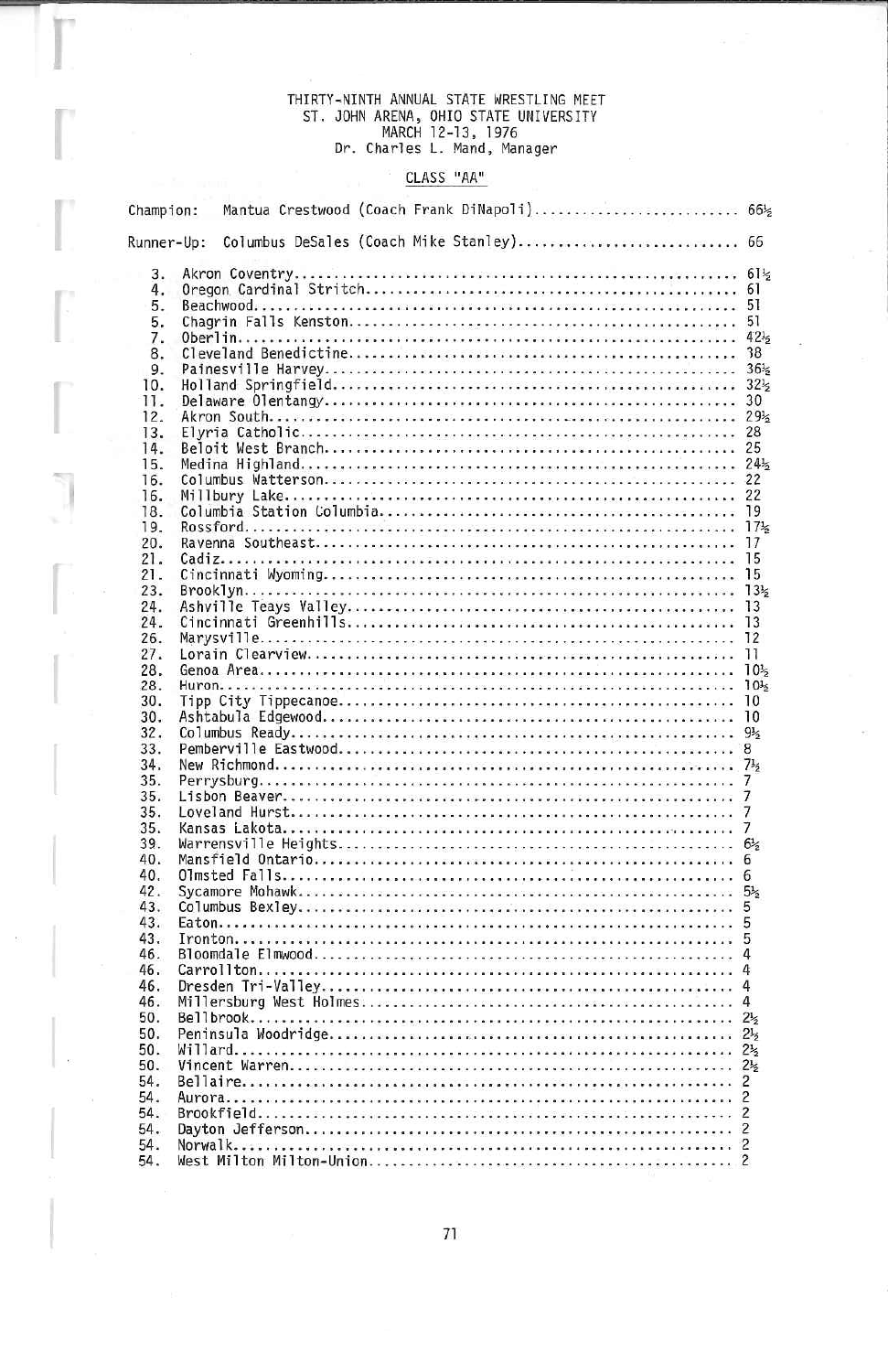### CLASS "AA"

## INDIVIDUAL RESULTS

| 98 Pounds<br>1. Mark Zimmer, Columbus DeSales<br>3. Jim Heun, Chagrin Falls Kenston<br>5. Bret Wyss, Beloit West Branch                                                      | 2. Chris McKissack, Akron South 10-8<br>4. Jim Derr, Oregon Stritch 3-1<br>6. Al Horton, Tipp City Tippecanoe 3-2         |
|------------------------------------------------------------------------------------------------------------------------------------------------------------------------------|---------------------------------------------------------------------------------------------------------------------------|
| 105 Pounds<br>1. David Fischer, Beachwood<br>3. Bob Shanklin, Cincinnati Greenhills<br>5. George Lyons, Lorain Clearview                                                     | 2. Chuck Tisdale, Rossford 7-4<br>4. Frank Schneider, Columbus DeSales 10-4<br>6. Vincent DiSabato, Columbus Ready 7-5    |
| 112 Pounds<br>1. Tom Brinton, Chagrin Falls Kenston<br>3. Patrick O'Malley, Brooklyn<br>5. Rich Peiffer, Genoa                                                               | 2. Bobby Jones, Painesville Harvey 12-0<br>4. Tom Hofbauer, Oregon Stritch 9-7<br>6. Bret Brobst, Mansfield Ontario 6-0   |
| 119 Pounds<br>1. Dave DiSabato, Columbus DeSales<br>3. Ken Marcum, Delaware Olentangy<br>5. Antonio McKinney, Warrensville Heights 6. Bill Reese, Holland Springfield 3-2 OT | 2. Ricky Sorkin, Beachwood 3-1<br>4. Steve Batters, Beachwood 3-1<br>4. Steve Batanian, Ashtabula Edgewood 1-0            |
| 126 Pounds<br>1. Dave Blake, Mantua Crestwood<br>3. Ralph DiCamillo, Cleveland Benedictine 4. Jeffrey Brizes, Elyria Catholic 6-5<br>5. Jeff Hardy, Pemberville Eastwood     | 2. Ed Fracasso, Delaware Olentangy 3-0<br>6. Tim Dishong, Holland Springfield 12-5                                        |
| 132 Pounds<br>1. Paul Sen, Columbia Station Columbia<br>3. Rick Stone, Beachwood<br>5. Artie Chang, Cincinnati Wyoming                                                       | 2. Dave Witeof, Akron Coventry 2-1<br>4. Bill Brogan, Holland Springfield, fall 1:5<br>6. Scott Davis, Dresden Tri-Valley |
| 138 Pounds<br>1. Phil Anglim, Columbus Watterson<br>3. Mike Reeves, Oregon Stritch<br>5. Dave Cotner, Perrysburg                                                             | 2. Tom Cua, Columbus DeSales 7-1<br>4. Don Clark, Oberlin 8-2<br>6. Paul Sanchez, Painesville Harvey 4-1                  |
| 145 Pounds<br>1. Andy Jackson, Painesville Harvey<br>3. Bill Potts, Akron Coventry<br>5. Jim Romanko, Sycamore Mohawk                                                        | 2. Jim Althaus, Chagrin Falls Kenston 7-3<br>4. Steve Lockhart, Millbury Lake 8-6<br>6. Mike Bihn, Oregon Stritch 14-4    |
| 155 Pounds<br>1. Jim Stitle, Beloit West Branch<br>3. Wayne Walker, Oberlin<br>5. Max Osterling, Huron                                                                       | 2. Keith Foxx, Akron Coventry 7-5<br>4. Ken Blaksley, Millbury Lake 12-1<br>6. Alfredo Lozoya, Genoa 14-2                 |
| 167 Pounds<br>1. James Reighley, Elyria Catholic<br>3. Dan Neumeyer, Akron Coventry<br>5. Rex McCoy, Lisbon Beaver                                                           | 2. Carl Gould, Oregon Stritch 4-3<br>4. Terry Armelli, Cleveland Benedictine 6-3<br>6. Rob Allen, Loveland Hurst 10-7     |
| 175 Pounds<br>1. Bruce Campbell, Oberlin<br>3. Randy Davia, Cadiz<br>5. Timothy Jansen, Columbus Ready                                                                       | 2. Gerry Glowik, Cleveland Benedictine 6-4<br>4. Ron Conley, Kansas Lakota 7-4<br>6. Phillip DeRossett, New Richmond 9-5  |
| 185 Pounds<br>1. Jack Lynch, Mantua Crestwood<br>3. Richard Gayle, Akron South<br>5. Dennis Kane, Olmsted Falls                                                              | 2. Gary Glagola, Ravenna Southeast 1-0<br>4. Sam Kaiser, Holland Springfield 6-4<br>6. John Winstead, Columbus Bexley 9-4 |
| Unlimited<br>1. Jeff Sanicky, Mantua Crestwood<br>3. Bill Toole, Ashville Teays Valley<br>5. Darryl Lawson, Cincinnati Wyoming                                               | 2. Jim Ritcher, Medina Highland, fall 1:49<br>4. Michael Brown, Marysville 6-0<br>6. Ken Fritz, Ironton 5-4               |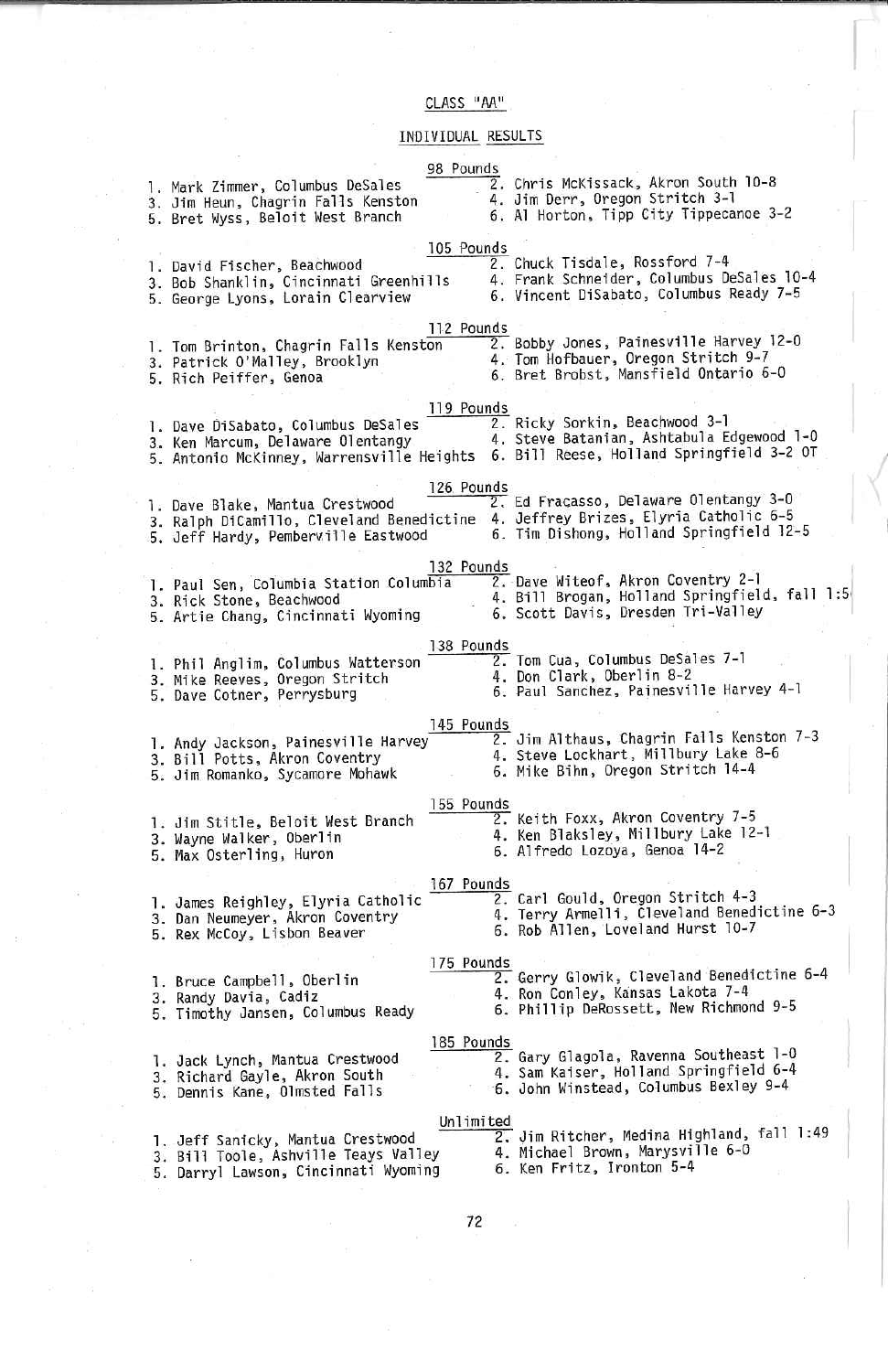# THIRTY-NINTH ANNUAL STATE WRESTLING MEET ST. JOHN ARENA, OHIO STATE UNIVERSITY MARCH 12-13, 1976 Dr. Charles L. Hand, Manager

#### CLASS "AAA"

| hampion:                                                                                                                                                                                                                                                                                                                                                                                                                                                                                                                                                                                                                                                                                                                                                                                   |                                                                                                                                                                                                                                                                                                            |                          |                                                                                                                                                                                                                                                                                                                                                                                                                                                                                                                                                                                                                                                                                                        |                                                                                                                                                                                                                                                                                                                                    |
|--------------------------------------------------------------------------------------------------------------------------------------------------------------------------------------------------------------------------------------------------------------------------------------------------------------------------------------------------------------------------------------------------------------------------------------------------------------------------------------------------------------------------------------------------------------------------------------------------------------------------------------------------------------------------------------------------------------------------------------------------------------------------------------------|------------------------------------------------------------------------------------------------------------------------------------------------------------------------------------------------------------------------------------------------------------------------------------------------------------|--------------------------|--------------------------------------------------------------------------------------------------------------------------------------------------------------------------------------------------------------------------------------------------------------------------------------------------------------------------------------------------------------------------------------------------------------------------------------------------------------------------------------------------------------------------------------------------------------------------------------------------------------------------------------------------------------------------------------------------------|------------------------------------------------------------------------------------------------------------------------------------------------------------------------------------------------------------------------------------------------------------------------------------------------------------------------------------|
| lunner-Up:                                                                                                                                                                                                                                                                                                                                                                                                                                                                                                                                                                                                                                                                                                                                                                                 |                                                                                                                                                                                                                                                                                                            |                          | Bay Village Bay (Coach Joe Scaletta) 4412                                                                                                                                                                                                                                                                                                                                                                                                                                                                                                                                                                                                                                                              |                                                                                                                                                                                                                                                                                                                                    |
| 3. Middleburg Heights Midpark<br>4. Cincinnati LaSalle<br>5. North Olmsted<br>6. Galloway Westland<br>7. Sandusky<br>8. Cleveland St. Joseph<br>8. Mansfield Senior<br>10. Lakewood<br>11. Cincinnati St. Xavier<br>12. Akron North<br>13. Eastlake North<br>14. Fairfield<br>14. Grove City<br>16. Worthington<br>17. Newark<br>18. Cleveland Orange<br>19. Centerville<br>19. Mayfield<br>19. Wickliffe<br>22. Xenia<br>23. Youngstown Austintown Fitch<br>24. Davton Stebbins<br>25. Columbus Whitehall-Yearling<br>Fremont Ross<br>25.<br>25. Lakewood St. Edward<br>25. Medina<br>29. Clayton Northmont<br>29. Norton<br>$CooleV$<br>31.<br>31. Xenia Beavercreek<br>Lyndhurst Brush<br>33.<br>33. West Chester Lakota<br>35. Ravenna<br>36. Columbus Upper Arlington<br>36. Hilliard | 44<br>41 <sub>5</sub><br>40<br>37<br>36<br>29<br>29<br>27<br>26<br>24<br>$22\frac{1}{5}$<br>22<br>22<br>21<br>19 <sub>5</sub><br>19<br>18<br>18<br>18<br>17<br>16 <sub>5</sub><br>$15\frac{1}{2}$<br>15<br>15<br>15<br>15<br>14 <sub>5</sub><br>14 <sub>5</sub><br>13<br>13<br>12<br>12<br>11<br>-10<br>10 | 58.<br>59.<br>59.<br>59. | 38. Amherst Steele<br>38. Brecksville<br>40. Grafton Midview<br>40. Hubbard<br>42. Columbus South<br>43. Cincinnati Western Hills<br>43. East Liverpool<br>43. Fairborn Park Hills<br>46. Cleveland West Tech<br>47. Alliance<br>48. Cincinnati Moeller<br>49. Kent Roosevelt<br>49. Maple Heights<br>49. Piqua<br>53. Revnoldsburg<br>53. Toledo Rogers<br>53. Vandalia Butler<br>53. Wintersville<br>57. Cincinnati Colerain<br>Massillon Jackson<br>59. Bedford<br>59. Bellevue<br>59. Canton South<br>59. Cincinnati Elder<br>59. Cincinnati Oak Hills<br>Chillicothe<br>Columbus Whetstone<br>Dayton Stivers-Patterson<br>59. Massillon Perry<br>59. Marietta<br>59. Richfield Revere<br>59. Stow | $9\frac{1}{2}$<br>$9\frac{1}{2}$<br>õ<br>9<br>8<br>$\overline{\phantom{a}}$<br>7<br>7<br>$6\frac{1}{2}$<br>6<br>$5\frac{1}{2}$<br>5<br>5<br>5<br>5<br>4<br>4<br>4<br>4<br>3<br>$2\frac{1}{2}$<br>2<br>$\overline{c}$<br>2<br>$\overline{c}$<br>$\overline{c}$<br>$\overline{c}$<br>2<br>2<br>2<br>$\overline{c}$<br>$\overline{c}$ |
|                                                                                                                                                                                                                                                                                                                                                                                                                                                                                                                                                                                                                                                                                                                                                                                            |                                                                                                                                                                                                                                                                                                            |                          |                                                                                                                                                                                                                                                                                                                                                                                                                                                                                                                                                                                                                                                                                                        |                                                                                                                                                                                                                                                                                                                                    |

1

 $\overline{1}$ 

73 $\tilde{\omega}$